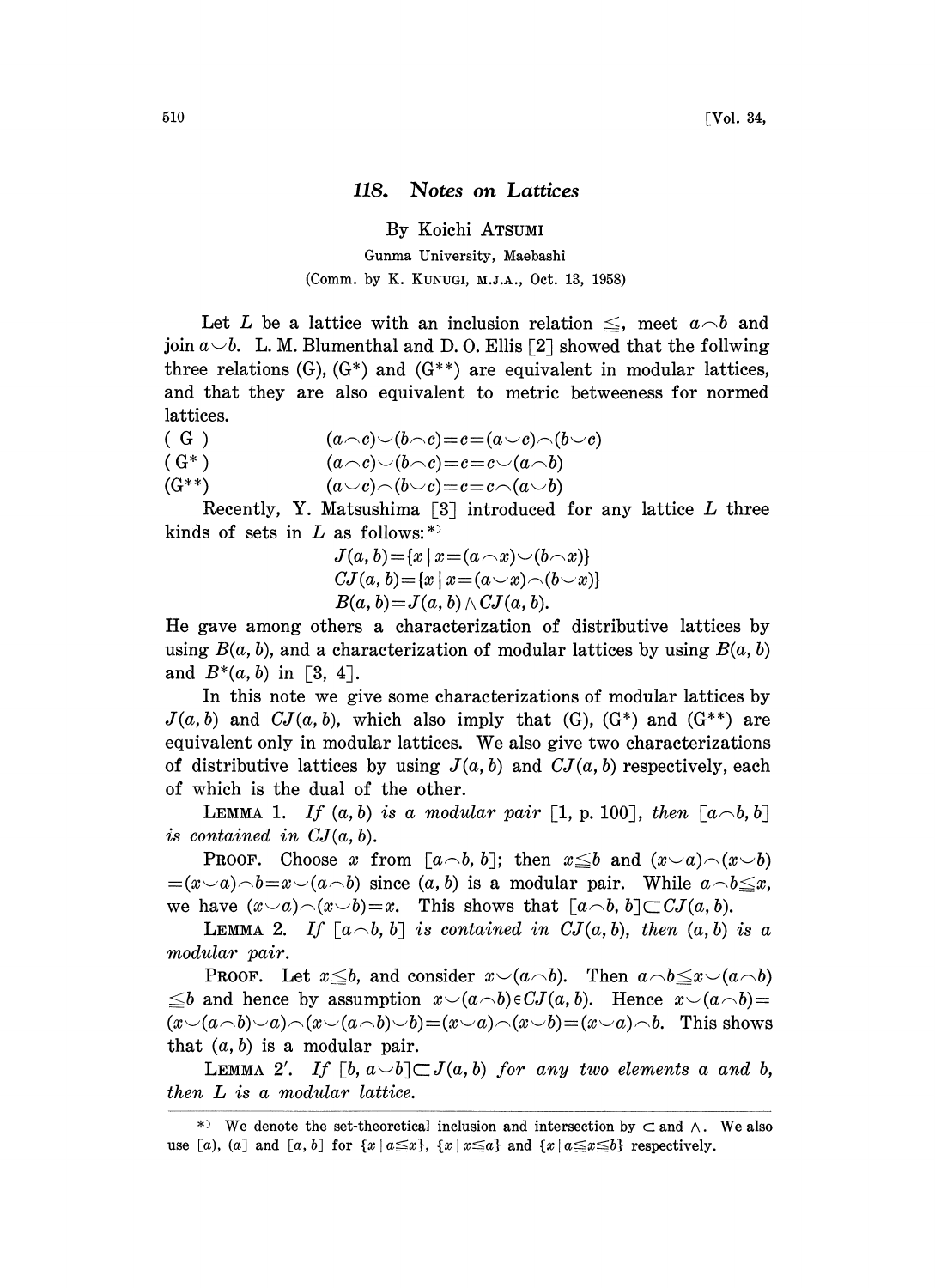No. 8] Notes on Lattices 511

**PROOF.** For  $x \leq z$ , and any y, we consider  $(x \vee y) \wedge z$ . Then  $x \leq z$  $(x \vee y) \wedge z \leq y \vee x$ , and hence we have  $(x \vee y) \wedge z \in J(y, x)$  by assumption. Consequently  $(x \smile y) \neg z = ((x \smile y) \neg z \neg y) \smile ((x \smile y) \neg z \neg x) = (z \neg y) \smile$  $(z\widehat{\phantom{a}}\!\!\!\!\!\!x) = x\widehat{\phantom{a}}\!\!\!\!\!\!x\widehat{\phantom{a}}\!\!\!\!\!\!x\widehat{\phantom{a}}\!\!\!\!\!\!x)$ 

**LEMMA 3.** In a modular lattice L, we have  $J(a, b) \wedge [a \wedge b] \subset$  $CJ(a, b)$  for any two elements a and b.

**PROOF.** Let c be in  $J(a, b) \wedge [a \wedge b]$ . Then  $(a \vee c) \wedge (c \vee b) = c \vee (a \wedge c)$  $(c\smile b)$  by modularity, and  $a \wedge (c\smile b) = a \wedge ((a \wedge c) \smile (c \wedge b) \smile b)$  since  $c\in J(a, b)$ , and hence we have  $a\(\langle c\cup b\rangle=a\(\langle a\cap c\rangle\cup b)=(a\cap c)\cup(b\cap a)$ by using modularity again. Consequently  $(a\smile c)\smile(c\smile b)=c\smile(a\smile c)\smile c$  $(b\cap a)=c\vee(b\cap a)=c$  since  $a\cap b\leq c$ . This shows that c is in  $CJ(a, b)$ , and  $J(a, b) \wedge [a \neg b] \subset \mathbb{C}J(a, b).$ 

LEMMA 3'. In a modular lattice, we have  $CJ(a, b) \wedge (a \smile b) \subset J(a, b)$ for any two elements a and b.

**PROOF.** If c is in  $CJ(a, b) \wedge (a \smile b)$ , we have  $c = (a \smile c) \wedge (c \smile b)$  and  $c \wedge b = (a \vee c) \wedge (c \vee b) \wedge b = (a \vee c) \wedge b$ . Using modularity and this relation, we have  $(a\wedge c)\vee(c\wedge b)=(a\vee(c\wedge b))\wedge c=(a\vee((a\vee c)\wedge b))\wedge c=(a\vee b)\wedge$  $(a\smile c)\smile c=(a\smile b)\smile c.$  Since  $c\leq a\smile b$ , we have  $(a\smile c)\smile (c\smile b)=c.$  This shows that  $c \in J(a, b)$  and  $CJ(a, b) \wedge (a \cup b) \subset J(a, b)$ .

REMARKS. Let us consider a lattice  $P = \{p, q, r, s \text{ and } d\}$  such that  $p < q < r < s$ ,  $p < d < s$ ,  $q \neg d = r \neg d = p$ , and  $q \neg d = r \neg d = s$ .

(1)  $[r, d\vee r]\subset J(d, r)$ , but  $(d, r)$  is not a modular pair, since  $q\vee(d\wedge r)$  $\begin{array}{c}\n\pm (q\smile d)\!\frown\! r.\n\end{array}$ 

(2)  $(r, d)$  is a modular pair, and  $q \in J(r, d) \wedge [r \neg d)$  but  $q \notin CJ(r, d)$ . (3) (q, d) is a modular pair, and  $r \in CJ(q, d) \wedge (q \cup d)$  but r is not in  $J(q, d)$ .

**THEOREM 1.** A necessary and sufficient condition for  $L$  to be a a modular lattice is that  $J(a, b) \wedge [a \wedge b] \subset CJ(a, b)$  for every pair a and b.

**PROOF.** If L is a modular lattice, then  $J(a, b) \wedge [a \wedge b] \subset CJ(a, b)$ by Lemma 3. If  $J(a, b) \wedge [a \wedge b] \subset CJ(a, b)$ , we have  $[a \wedge b, b] \subset CJ(a, b)$ since  $[a \neg b, b] \subset J(a, b)$  in any lattice. Hence L is a modular lattice by Lemma 2.

THEOREM 1'. A necessary and sufficient condition for L to be modular lattice is that  $CJ(a, b) \wedge (a \cup b) \subset J(a, b)$  for every pair a and b.

**PROOF.** If L is modular, we have  $CJ(a, b) \wedge (a \smile b) \subset J(a, b)$  by Lemma 3'. If  $CJ(a, b) \wedge (a \smile b) \subset J(a, b)$ , we have  $[b, a \smile b] \subset J(a, b)$ since  $[b, a \cup b] \subset CJ(a, b)$  in any lattice. Consequently L is a modular lattice by Lemma 2'.

COROLLARY. (G),  $(G^*)$  and  $(G^{**})$  are equivalent if and only if L is a modular lattice.

**PROOF.** In any lattice, if c satisfies (G), then c is in  $J(a, b) \wedge$